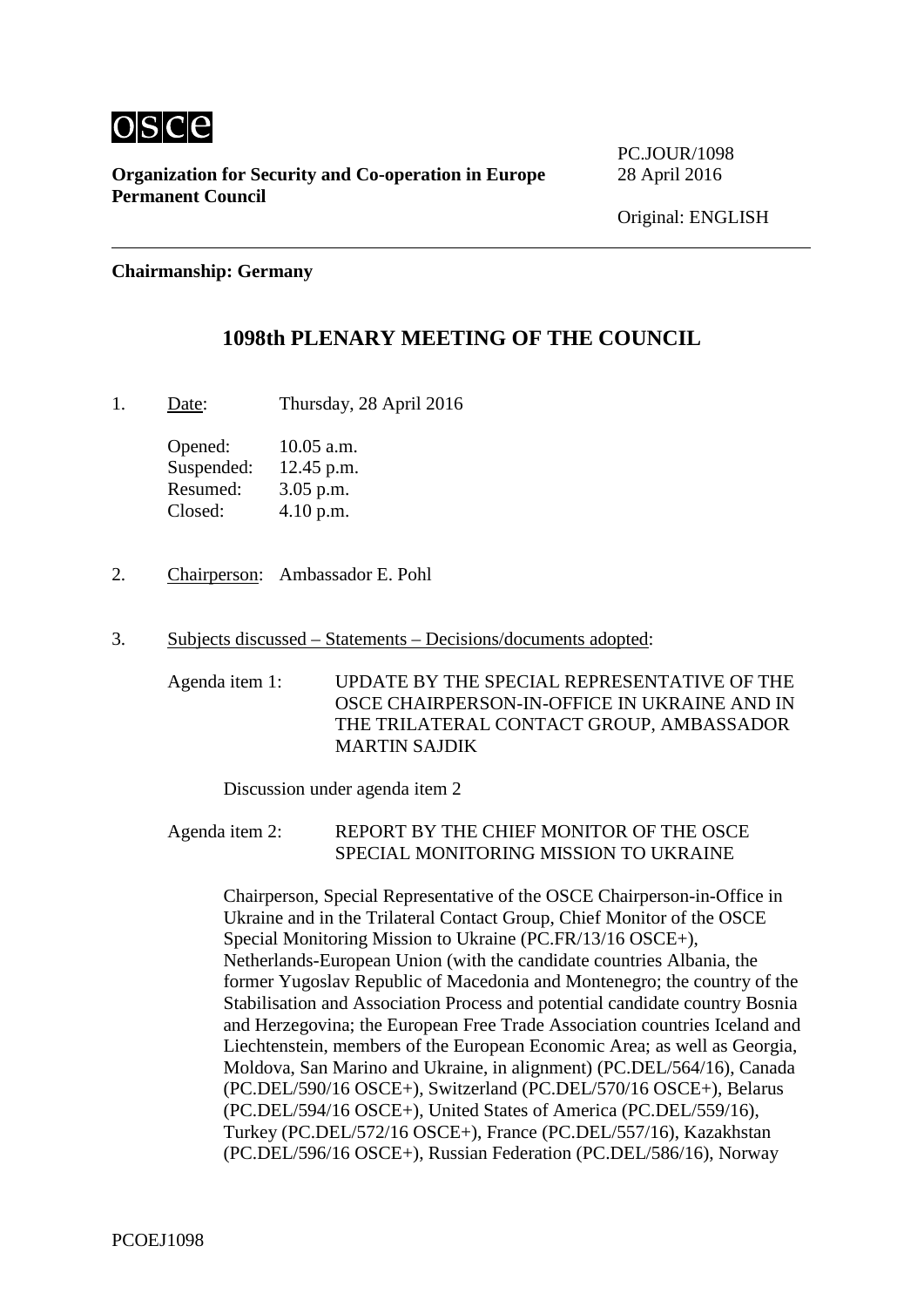### (PC.DEL/593/16), Azerbaijan (PC.DEL/578/16 OSCE+), Holy See (PC.DEL/561/16 OSCE+), Ukraine (PC.DEL/573/16)

Agenda item 3: REVIEW OF CURRENT ISSUES

- (a) *Abduction and illegal detention of Ukrainian citizens by the Russian Federation*: Ukraine (PC.DEL/576/16), Netherlands-European Union (with the candidate countries Albania, the former Yugoslav Republic of Macedonia and Montenegro; the country of the Stabilisation and Association Process and potential candidate country Bosnia and Herzegovina; the European Free Trade Association countries Iceland and Norway, members of the European Economic Area; as well as Andorra, Georgia, Moldova, San Marino and Ukraine, in alignment) (PC.DEL/565/16), United States of America (PC.DEL/558/16), Canada (PC.DEL/591/16 OSCE+), Russian Federation (PC.DEL/585/16)
- (b) *30th anniversary of the accident at the Chernobyl nuclear power plant*: Chairperson, Ukraine (PC.DEL/577/16), Belarus (Annex), Switzerland (PC.DEL/571/16 OSCE+), Netherlands-European Union (with the candidate countries Albania, the former Yugoslav Republic of Macedonia, Montenegro and Serbia; the country of the Stabilisation and Association Process and potential candidate country Bosnia and Herzegovina; the European Free Trade Association countries Iceland, Liechtenstein and Norway, members of the European Economic Area; as well as Andorra, Georgia, Moldova, San Marino and Ukraine, in alignment) (PC.DEL/566/16), Canada (PC.DEL/592/16 OSCE+), United States of America (PC.DEL/560/16), Russian Federation (PC.DEL/582/16), Kazakhstan (PC.DEL/597/16 OSCE+), Netherlands-European Union (PC.DEL/567/16)
- (c) *Violation of the right to freedom of assembly and expression in the United States of America*: Russian Federation (PC.DEL/584/16), United States of America (PC.DEL/588/16)
- (d) *Parliamentary elections in Serbia, held on 24 April 2016*: Netherlands-European Union (with the candidate countries Albania, the former Yugoslav Republic of Macedonia and Montenegro; the country of the Stabilisation and Association Process and potential candidate country Bosnia and Herzegovina; the European Free Trade Association countries Iceland and Norway, members of the European Economic Area; as well as Ukraine, in alignment) (PC.DEL/568/16/Rev.1), United States of America (PC.DEL/562/16), Russian Federation (PC.DEL/583/16), Serbia (PC.DEL/574/16 OSCE+)
- (e) *The situation along the line of contact between Nagorno-Karabakh and Azerbaijan*: Armenia (PC.DEL/581/16), Azerbaijan (PC.DEL/580/16 OSCE+)
- (f) *Violations by the Republic of Armenia of the ceasefire agreement of 5 April 2016*: Azerbaijan (PC.DEL/579/16 OSCE+)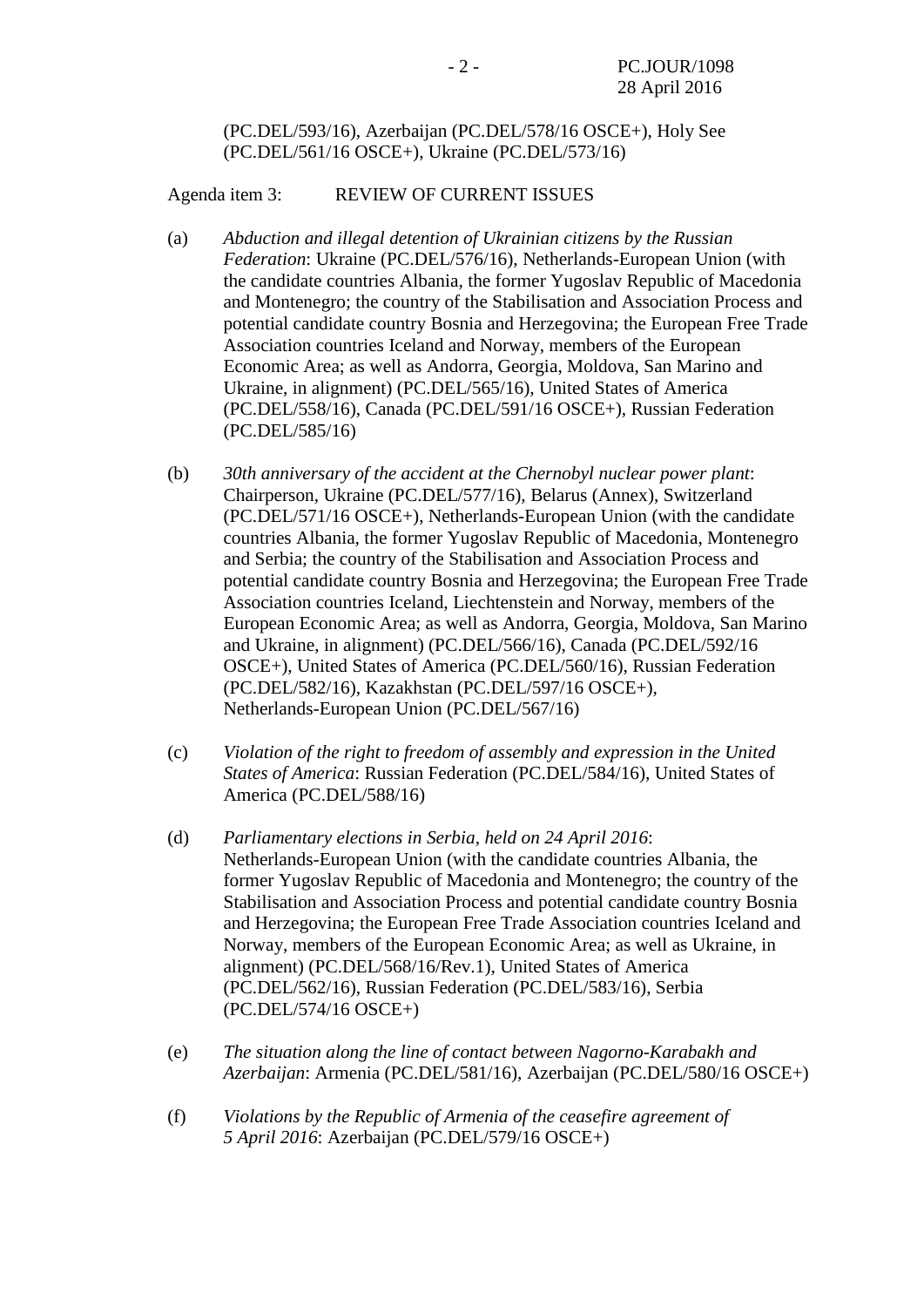- (g) *Second Global Forum against the Crime of Genocide, held in Yerevan on 23 April 2016, and the Aurora Prize Award presented in Yerevan on 24 April 2016*: Armenia (PC.DEL/589/16), Turkey
- (h) *The case of Mr. A. Askarov in Kyrgyzstan*: Netherlands-European Union (with the candidate countries Albania, the former Yugoslav Republic of Macedonia, Montenegro and Serbia; the country of the Stabilisation and Association Process and potential candidate country Bosnia and Herzegovina; and the European Free Trade Association countries Iceland and Norway, members of the European Economic Area, in alignment) (PC.DEL/569/16), United States of America (PC.DEL/563/16), Kyrgyzstan

## Agenda item 4: REPORT ON THE ACTIVITIES OF THE CHAIRPERSON-IN-OFFICE

- (a) *Letters sent by Chairperson-in-Office on 19 April 2016 to the Ministers for Foreign Affairs of Ukraine and of the Russian Federation regarding the situation in Ukraine*: Chairperson (CIO.GAL/58/16)
- (b) *Concerns expressed by the Chairperson-in-Office on 27 April 2016 about the increasing number of ceasefire violations and incidents in eastern Ukraine involving monitors belonging to the OSCE Special Monitoring Mission to Ukraine*: Chairperson (CIO.GAL/58/16)
- (c) *Meeting between the Special Representative of the Federal Government of Germany for the OSCE Chairmanship in 2016 and the Chairman of the Mejlis of the Crimean Tatar people, held in Berlin on 28 April 2016*: Chairperson (CIO.GAL/58/16)

Agenda item 5: REPORT OF THE SECRETARY GENERAL

- (a) *Announcement of the distribution of a written report of the Secretary General*: Head of Conference Services
- (b) *Participation of the Secretary General in the Fifth Moscow Conference on International Security, held from 26 to 28 April 2016*: Head of Conference Services
- (c) *Meeting of the Secretary General with the ambassadors of the European Union Political and Security Committee (PSC), held on 25 April 2016*: Head of Conference Services
- (d) *Presentation of OSCE activities related to the Chernobyl disaster at the International Conference "Thirty years after Chernobyl: From an emergency to the revival and sustainable socio-economic development of the affected territories", held in Minsk on 25 April 2016*: Head of Conference Services
- (e) *Appeal for nominations for senior management posts at the OSCE*: Head of Conference Services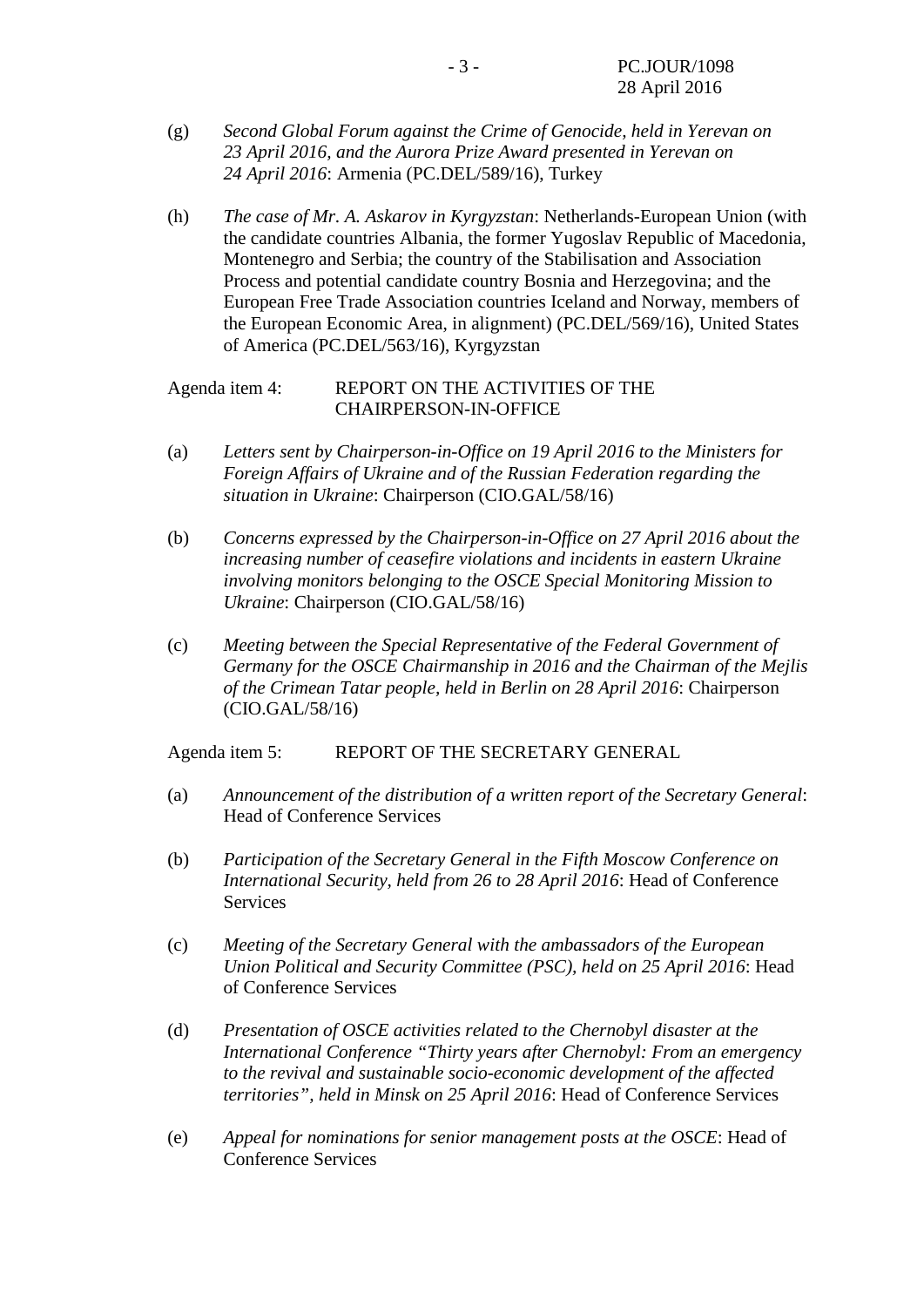Agenda item 6: ANY OTHER BUSINESS

- (a) *Activities of the Informal Working Group on Migration*: Switzerland
- (b) *Visit by OSCE Ambassadors to Bosnia and Herzegovina to be conducted on 20 and 21 June 2016*: United Kingdom
- 4. Next meeting:

Thursday, 5 May 2016, at 10 a.m., in the Neuer Saal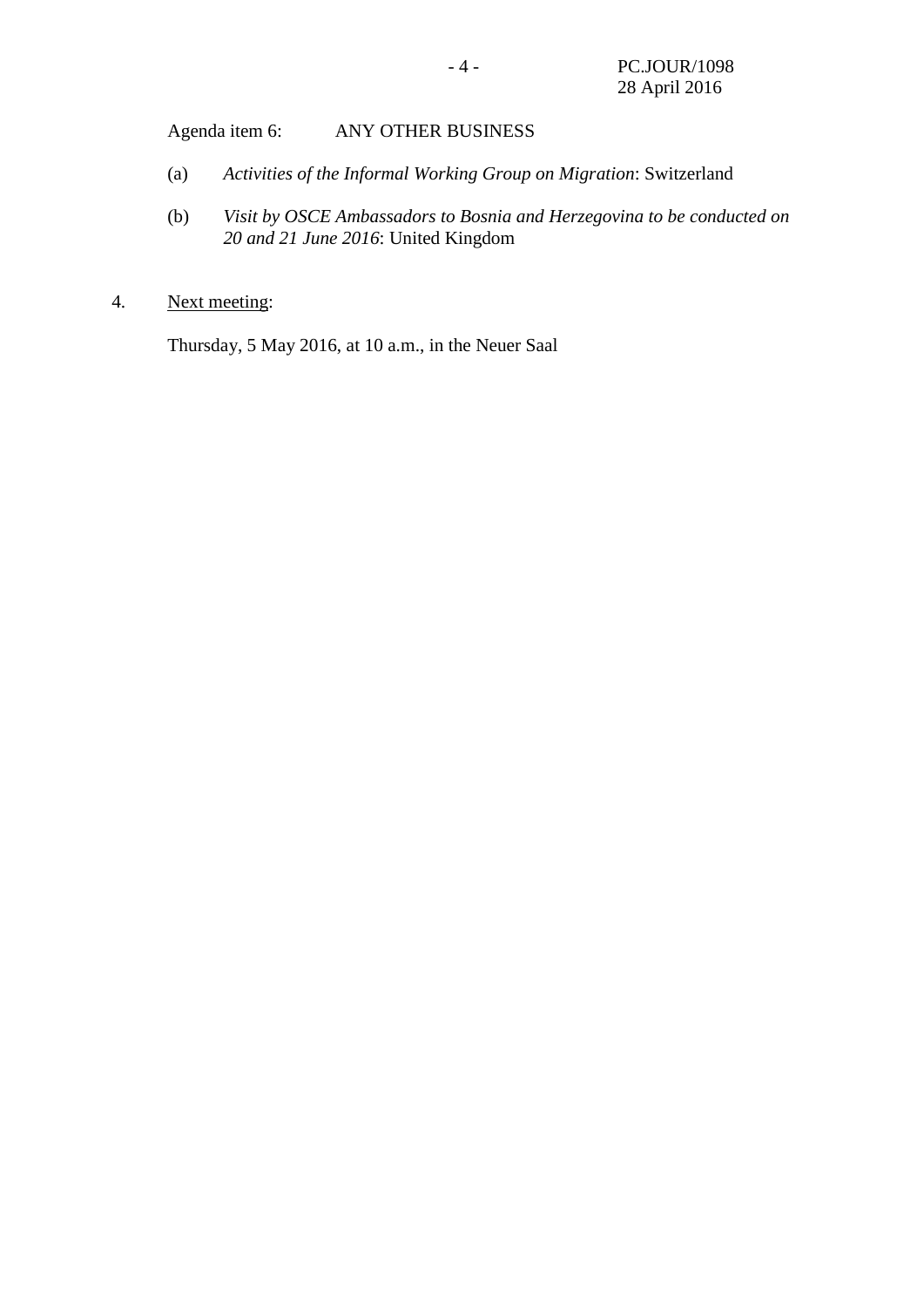

**Organization for Security and Co-operation in Europe** 28 April 2016 **Permanent Council** Annex

PC.JOUR/1098

ENGLISH Original: RUSSIAN

**1098th Plenary Meeting** PC Journal No. 1098, Agenda item 3(b)

# **STATEMENT BY THE DELEGATION OF BELARUS**

Mr. Chairperson,

A few days ago, the world marked a tragic date – the 30th anniversary of the accident at the Chernobyl nuclear power plant, one of the largest man-made disasters of the twentieth century. As you are aware, the consequences of that accident affected many European countries, but Belarus, Ukraine and Russia have suffered the most.

In my country, 46,000 square kilometres, or approximately one quarter of its territory, was radioactively contaminated. The damage caused to Belarus by the Chernobyl disaster, calculated over the 30-year period of dealing with its aftermath, has been estimated at 235 billion United States dollars, which is equivalent to 32 times the national budget for 1985.

After the collapse of the Soviet Union, we had to deal with the consequences of Chernobyl on our own. Addressing these consequences became the most important task for Belarus as a sovereign State. Much has been done over the years: a legal and regulatory framework has been established, and comprehensive State programmes are being implemented to minimize the negative consequences of radioactive contamination, rehabilitate territories, and ensure social protection and health care for the population and the economic development of the affected regions. For example, during the period from 1990 to 2015, five State programmes to deal with Chernobyl were implemented at a cost of more than 22 billion United States dollars. However, much remains to be done.

Belarus attaches key importance to the development of international co-operation on Chernobyl. We appreciate the help and support provided to us by international organizations, governments and non-governmental organizations of other countries, and we stand ready to share the experience we have gained to help deal with similar disasters.

#### Mr. Chairperson,

We should like to take this opportunity to inform you that an international conference entitled "Thirty years after Chernobyl. From an Emergency to Revival and Sustainable Socio-Economic Development of the Affected Territories" was held in Minsk on 25 April. Ms. Helen Clark, Under-Secretary-General of the United Nations, and representatives of the